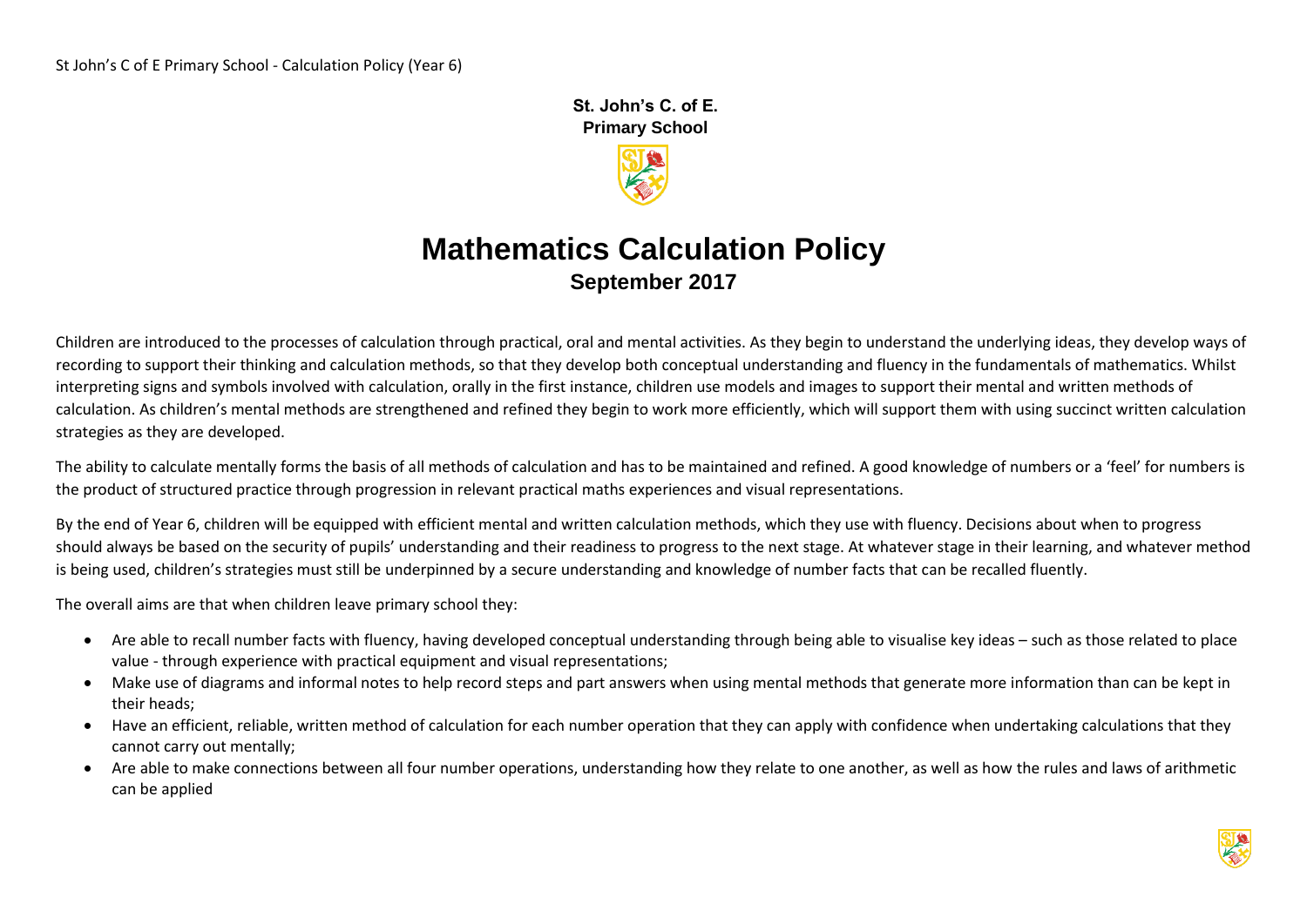# **Mathematical Vocabulary**

| <b>Addition</b>  | <b>Subtraction</b> | <b>Multiplication</b> | <b>Division</b> |
|------------------|--------------------|-----------------------|-----------------|
| Add              | Take away          | Repeated addition     | Groups of       |
| Plus             | Count back         | <b>Times</b>          | Into groups of  |
| More             | Less               | Array                 | Halve           |
| Altogether       | <b>Minus</b>       | Multiply              | Share           |
| Total            | Fewer              | Groups of             | Equally         |
| Increase         | <b>Difference</b>  | Double                | Into lots of    |
| Make             | Count on           | Multiplication        | Divided by      |
| And              | How many more than | <b>Multiples</b>      | Half            |
| Carry            | Subtract           | Factor                | Quarter         |
| Symbol           | Decrease           | Product               | Remainder       |
| Operation        | Exchange           | Lots of               | Factor          |
| Equals           | Symbol             | Arrays                | Divisible       |
| Addend           | Operation          | Symbol                | <b>Divisor</b>  |
| Sum <sup>*</sup> | Equals             | Operation             | <b>Dividend</b> |
|                  |                    | Equals                | Quotient        |
|                  |                    |                       | Regroup         |
|                  |                    |                       | Symbol          |
|                  |                    |                       | Operation       |
|                  |                    |                       | Equals          |

\* 'sum' is a term used for an addition calculation. No other operation uses this term.

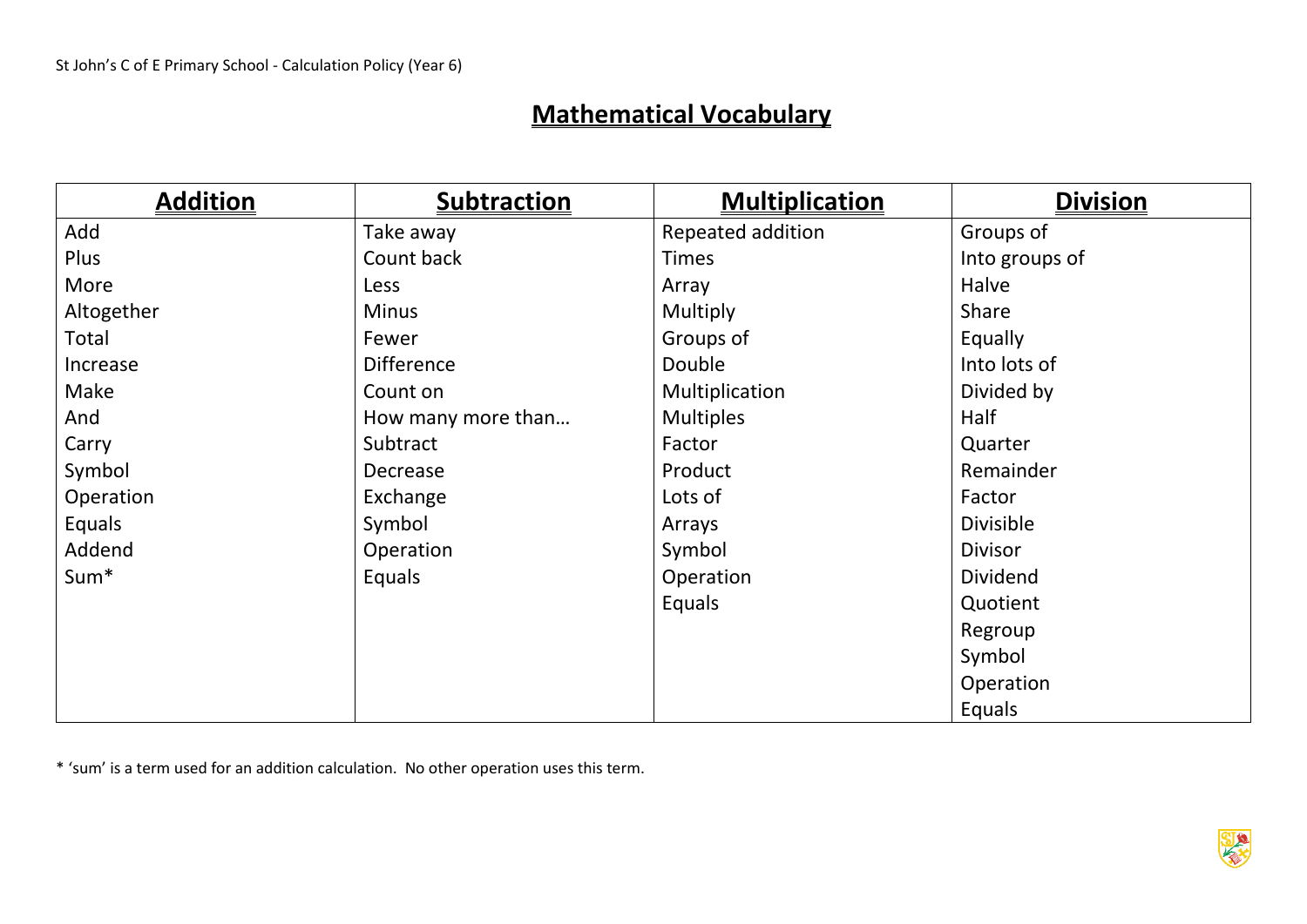

#### **St John's Mathematics Calculation Policy**

#### **Year 6**

### **Addition**

| Year Group | Number Facts<br>Pupils should be taught to:                                          | Written Calculations and Appropriate Models and Images to Support Conceptual Understanding                                                                                            |                                 |                                                        |
|------------|--------------------------------------------------------------------------------------|---------------------------------------------------------------------------------------------------------------------------------------------------------------------------------------|---------------------------------|--------------------------------------------------------|
| 6          | Perform mental calculations,<br>including with mixed<br>operations and large numbers | 4 digit + 4 digit: carrying in one or all columns -<br>including decimals. Extend amounts to 7 digits                                                                                 | 7648<br>+ 1486<br>9134<br>1 1 1 | 6584<br>42<br>6432<br>$+5848$<br>12432<br>786<br>1 1 1 |
|            |                                                                                      | Totalling amounts of differing length including<br>carrying e.g. 4 digit + 2 digit including decimals. Top<br>$tip - know to write a place holder to line up the$<br>digits correctly | 7648<br>1486<br>9134<br>111     | $+4681$<br>11944<br>121                                |
|            |                                                                                      | Totalling 3 amounts of differing lengths (up to 4<br>digits) – focus on columnisation including decimals.<br>Top tip - know to write a place holder                                   | 42<br>$+6432$<br>6477           | $3kg + 1500g + 25g + 0.2kg$                            |
|            |                                                                                      | Add units of measure involving conversion e.g. 3kg +<br>$1500g + 25g + 0.2kg$                                                                                                         | 356<br>359:35                   | 3.000<br>500<br>$+0.025$<br>0.200<br>4.725m            |
|            |                                                                                      | Add positive and negative numbers                                                                                                                                                     |                                 |                                                        |

#### **Subtraction**

| Year Group | Number Facts<br>Pupils should be taught to:                                          | Written Calculations and Appropriate Models and Images to Support Conceptual Understanding                                |                          |  |
|------------|--------------------------------------------------------------------------------------|---------------------------------------------------------------------------------------------------------------------------|--------------------------|--|
| O          | Perform mental calculations,<br>including with mixed<br>operations and large numbers | 4 digit - 4 digit: exchanging in one or all columns -<br>including decimals (decomposition)<br>Extend amounts to 7 digits | 47.913<br>03.38<br>44.55 |  |

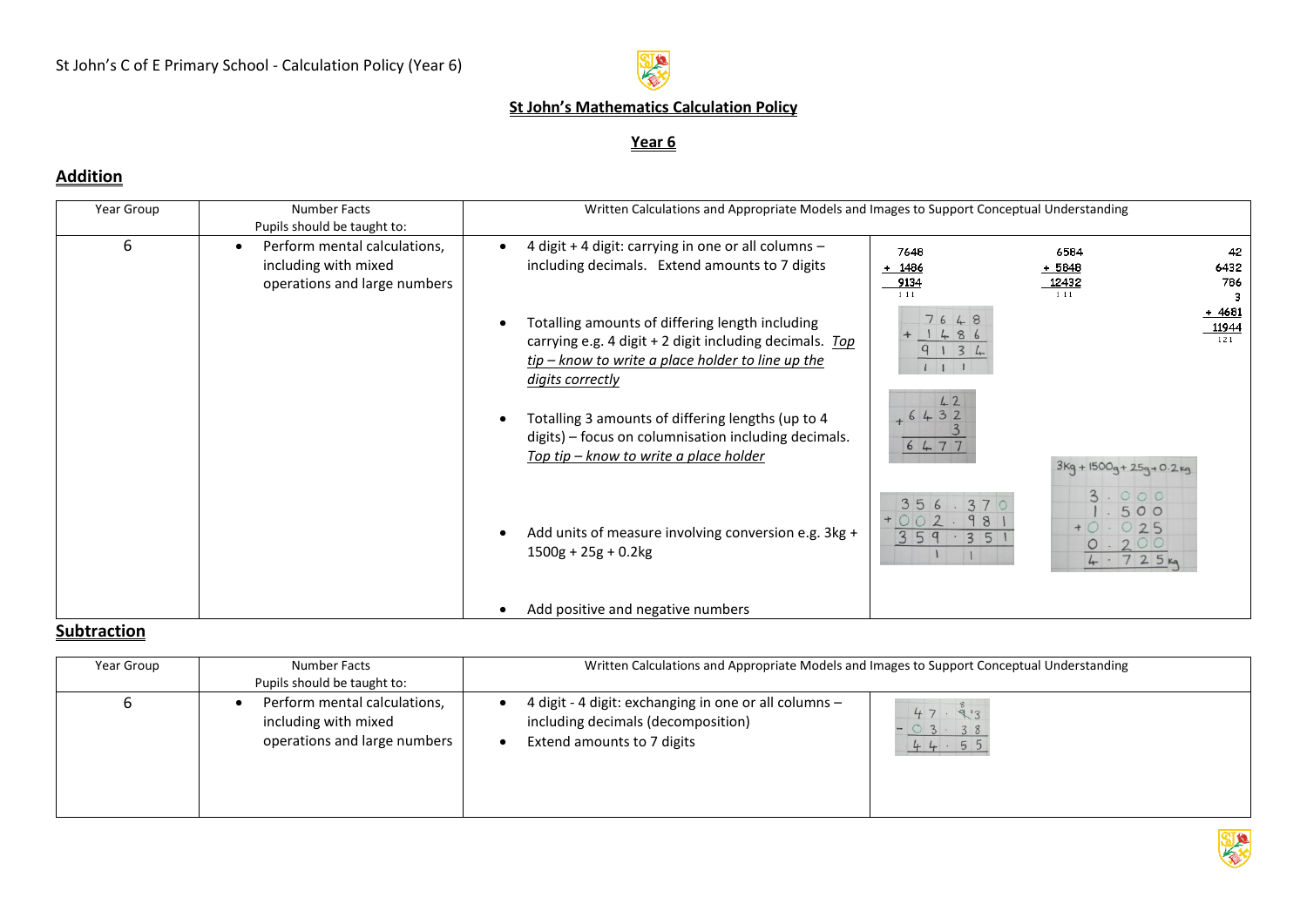|  | Subtracting amounts of differing length including<br>exchanging e.g. 4 digit - 2 including decimals<br>Subtract units of measure involving conversion e.g.<br>3kg - 1500g - 25g - 0.1kg | $3$ kg - 25g<br>3.8800<br>O O 25 |
|--|-----------------------------------------------------------------------------------------------------------------------------------------------------------------------------------------|----------------------------------|
|  | Subtract positive and negative numbers                                                                                                                                                  |                                  |

### **Multiplication**

| Year Group | <b>Number Facts</b><br>Pupils should be taught to:                                      | Written Calculations and Appropriate Models and Images to Support Conceptual Understanding                                                                                                                  |                                                                                                                                                                                                                                                    |  |
|------------|-----------------------------------------------------------------------------------------|-------------------------------------------------------------------------------------------------------------------------------------------------------------------------------------------------------------|----------------------------------------------------------------------------------------------------------------------------------------------------------------------------------------------------------------------------------------------------|--|
| ь          | Perform mental<br>calculations, including<br>with mixed operations<br>and large numbers | Children should be able to estimate and approximate first<br>Children to be able to use long multiplication<br>Children should be able to multiply numbers involving<br>decimals e.g. money, length, weight | Top Tips<br>68<br>68<br>Carry on the top when<br>$\times$ 45<br>multiplying<br>$\times$ 23<br>340<br>Carry underneath when<br>204<br>2720<br>adding<br>360<br>Use 0 as a place holder<br>3060<br>564<br>32.64<br>22<br>65.28<br>652.80<br>$718.08$ |  |

#### **Division**

| Year Group | Number Facts<br>Pupils should be taught to:                                             | Written Calculations and Appropriate Models and Images to Support Conceptual Understanding                                                                                                                                                                                                   |                                                                                                                                                                                                                                                                                                                                                                                                                                                              |
|------------|-----------------------------------------------------------------------------------------|----------------------------------------------------------------------------------------------------------------------------------------------------------------------------------------------------------------------------------------------------------------------------------------------|--------------------------------------------------------------------------------------------------------------------------------------------------------------------------------------------------------------------------------------------------------------------------------------------------------------------------------------------------------------------------------------------------------------------------------------------------------------|
| 6          | Perform mental<br>calculations, including<br>with mixed operations<br>and large numbers | Children should be able to estimate and approximate first.<br>Children to be able to use short and long division<br>Extend to include long division with decimals<br>Children will need to know the 3 ways to show remainders:<br>whole number e.g. r 6; fraction e.g. 1/4; decimal e.g. .35 | $5\frac{25.2}{\sqrt{126.0}}$<br>$\frac{-10}{26}$<br>$\frac{-25}{10}$<br>$\frac{-10}{-10}$<br>-21<br>$\begin{array}{r} 17 \text{ r} \\ 31 \overline{)546} \\ 31 \overline{)31} \\ 236 \end{array}$<br>216 4536<br>$\frac{4321}{216}$<br>$\frac{217}{19}$<br>Divides once so 31 from 54.<br>23 left over so bring down the 6.<br>236 and repeat<br>Top Tip<br>Write out the multiples<br>Line up the decimals<br>DMSB - divide, multiply, subtract, bring down |